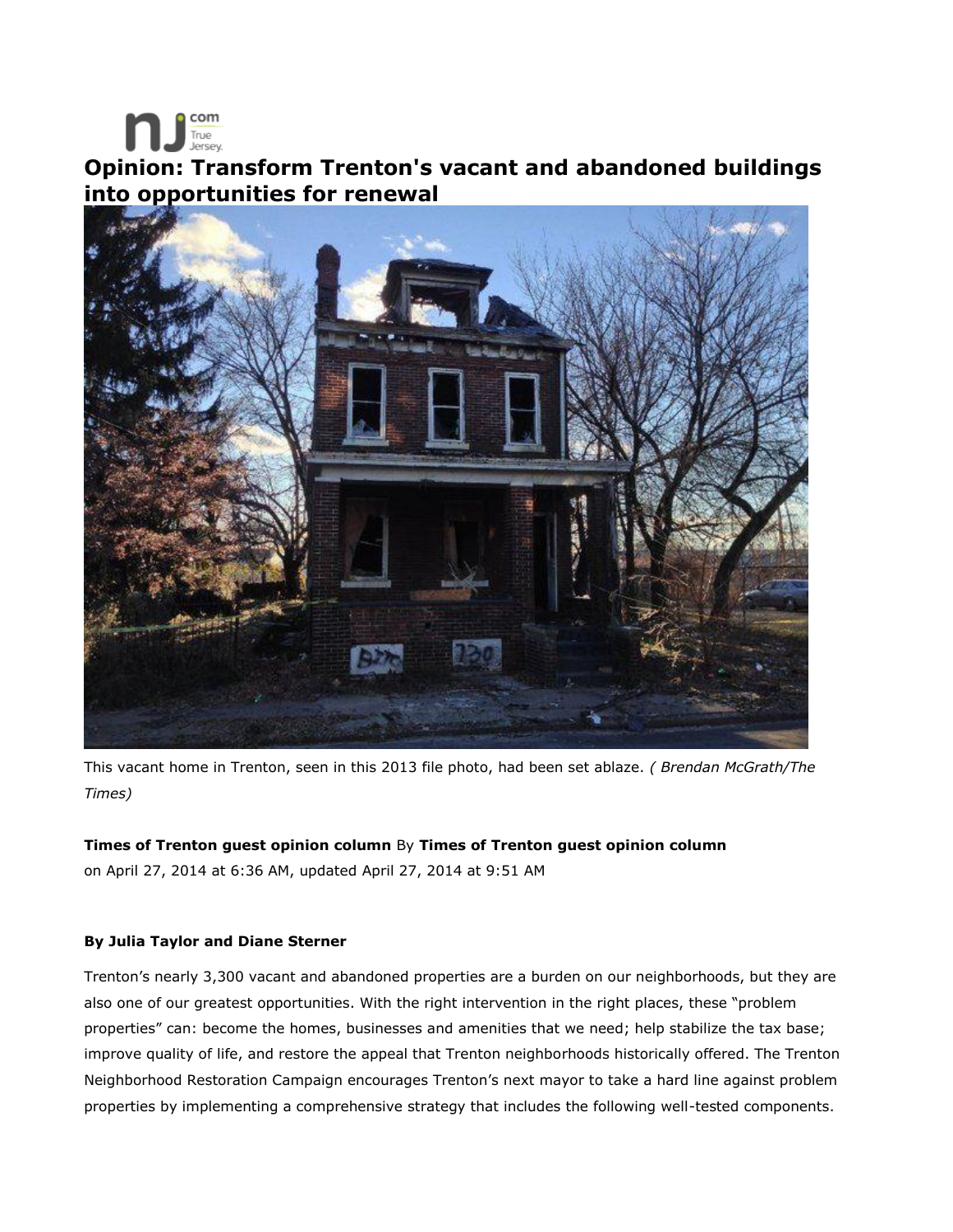#### **Assemble and share information**

Good information about properties, neighborhoods and market conditions can help the city track and redevelop problem properties, focus resources where they can be most effective and identify appropriate interventions for different neighborhoods. The next administration should collect information on problem properties and keep it up to date; integrate it with other city data; analyze it in the context of city-wide trends; and share it with the public so Trenton residents can be part of the solution.

#### **Regulate problem property owners**

The majority of Trenton's problem properties are privately owned. The city must fully use its enforcement capacity to compel private owners to maintain their properties appropriately. The next administration should start by strengthening two key aspects of its regulatory framework:

· Vacant Property Registration Ordinance. The city should strengthen its VPRO and actively require all owners of vacant property to register them. Properly administered, the VPRO can raise significant funds to offset the city's cost of maintaining and tracking problem properties.

· Code enforcement. The city should develop strategic priorities for code enforcement to ensure they can have the greatest impact with the limited resources available.

#### **Use city powers strategically**

Trenton has powerful tools at its disposal to deal with problem properties. Coupled with good information and effective regulation, the city needs to strategically and aggressively use the tools it has, including:

· The Abandoned Properties Rehabilitation Act. APRA gives Trenton strong powers to deal with abandoned properties by creating abandoned property lists, singling properties out for special tax sales and using spot blight eminent domain to take properties from owners who have abandoned them. When owners fail to maintain their properties, the city should use its APRA powers to ensure they are returned to productive use.

· Strategic demolition. Many problem properties cannot be reused because of their size, condition or location and will have to be demolished, but the number needing demolition exceeds the city's resources. Decisions about which properties to demolish must be strategic and focused, targeting resources for greatest impact.

· Strategic stabilization. There are many buildings of historical or other value that, with relatively little effort and expense, can be spared the wrecking ball and stabilized for later redevelopment. The city should identify such buildings, prioritize those with greatest potential and stabilize them until they can be rehabilitated.

· Land banking. To ensure that properties are properly maintained and reused, the city needs to create a land bank that has responsibility for targeted and timely property acquisition and assembly, maintenance and disposition for redevelopment.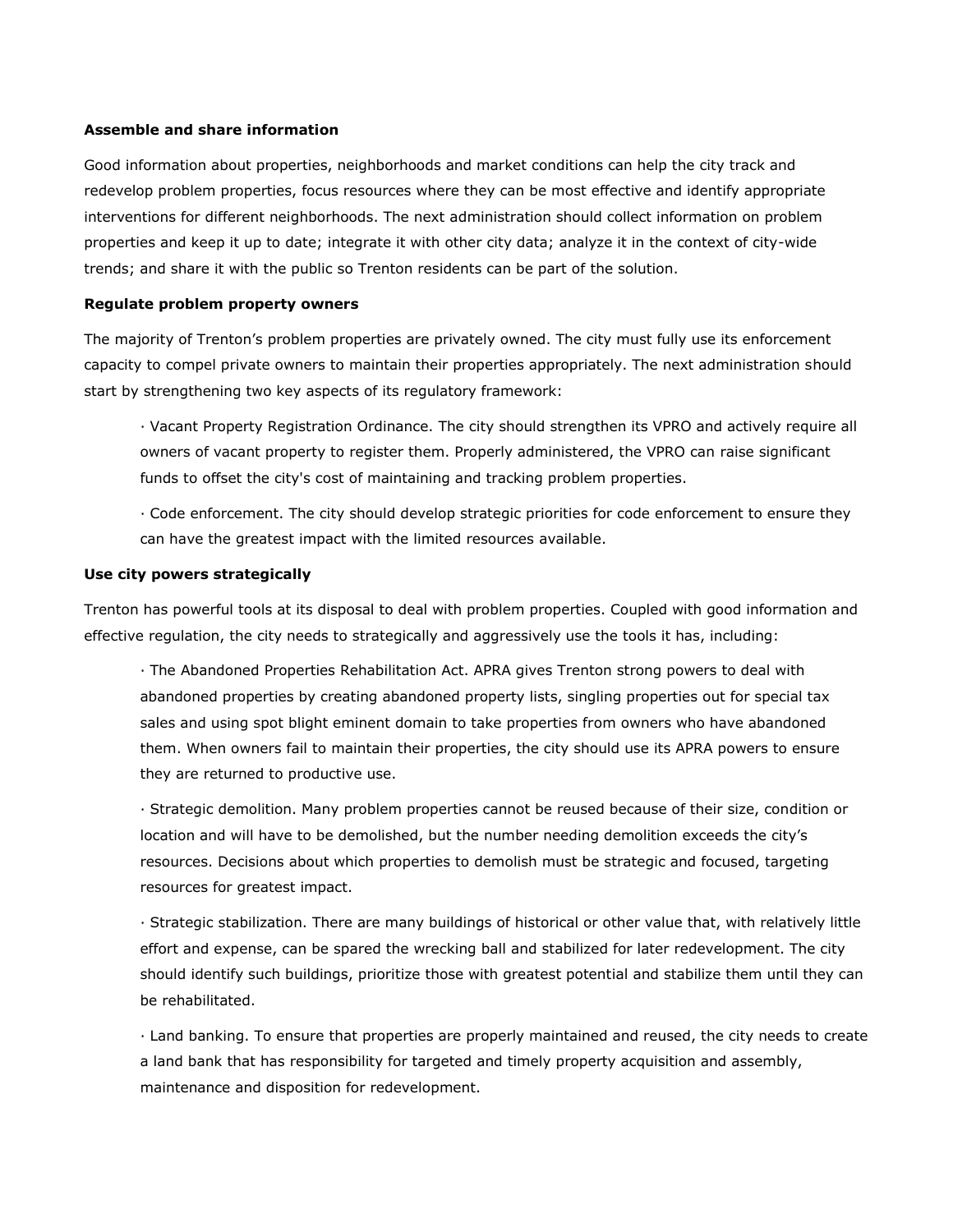· Green reuse of vacant land. Many vacant lots may not be suitable for redevelopment, but they must not be neglected. The city should identify properties for green reuse, such as open space or community gardens, and develop a timely, user-friendly process to find qualified users for those properties.

### **Build strong community partnerships**

The city's efforts will be most successful if it builds strong partnerships with the many others who have a stake in solving this problem.

· Partner with developers. Responsible developers, for-profit or non-profit, are essential partners for the city in redeveloping problem properties. The city needs to establish user-friendly and timesensitive systems for critical activities such as site assembly, plan review, permitting and inspections, and targeted financial and other assistance where necessary to make it more attractive for developers to redevelop problem properties.

· Encourage and incentivize homebuyers. Finding homebuyers who are willing and have the financial capability to acquire and restore vacant properties is critical to getting properties reused in ways that will sustain neighborhoods. The city should create systems to cultivate and incentivize these homebuyers.

· Prevent more abandonment. Residents need assistance in maintaining and protecting their homes from the negative effects of nearby problem properties. The city should create programs that assist residents with maintenance and code compliance to ensure they are able to remain in safe, comfortable homes.

· Create community partnerships to leverage resources. No city has the resources to mount a successful problem-property strategy by itself. It needs to engage residents, neighborhood associations, community development corporations, and others as partners to maximize the limited resources available.

Today's problem properties can be tomorrow's community assets— if the next administration takes aggressive, informed action quickly. The TNRC, working in concert with city staff and others, has brought resources to the city and initiated positive, collaborative action against blight. We urge the next administration to make continuing this strong working relationship a high priority. Working together, we can restore Trenton's neighborhoods.

*Julia Taylor is managing director at Isles Inc. Diane Sterner is communities strategies advisor for NJ Community Capital, on behalf of the Trenton Neighborhood Restoration Campaign. The TNRC (visit trentonnrc.org) is a diverse coalition of stakeholders that has been collaborating with the City of Trenton since November 2011 to eliminate blight and abandonment.*